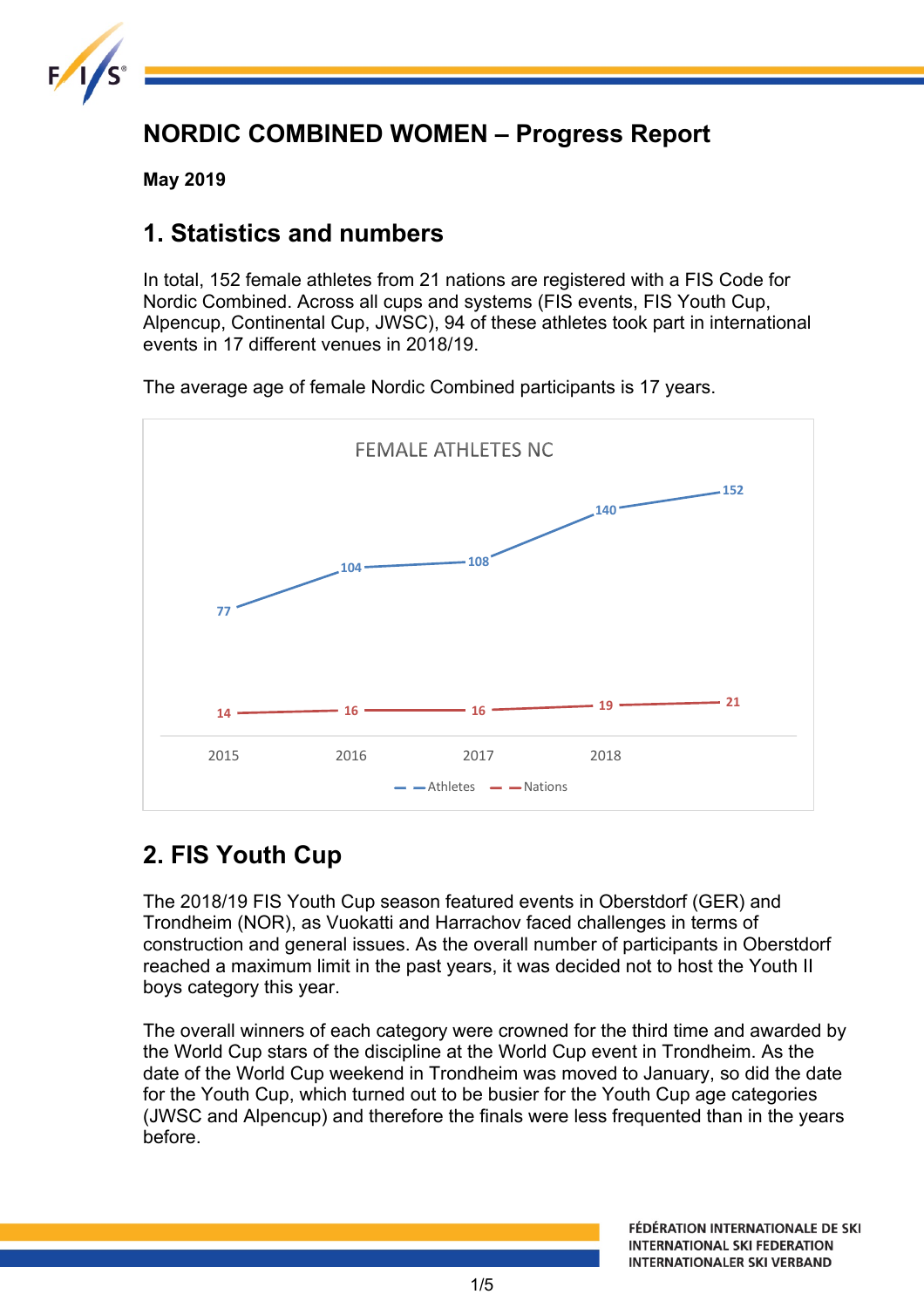

### **Statistics**



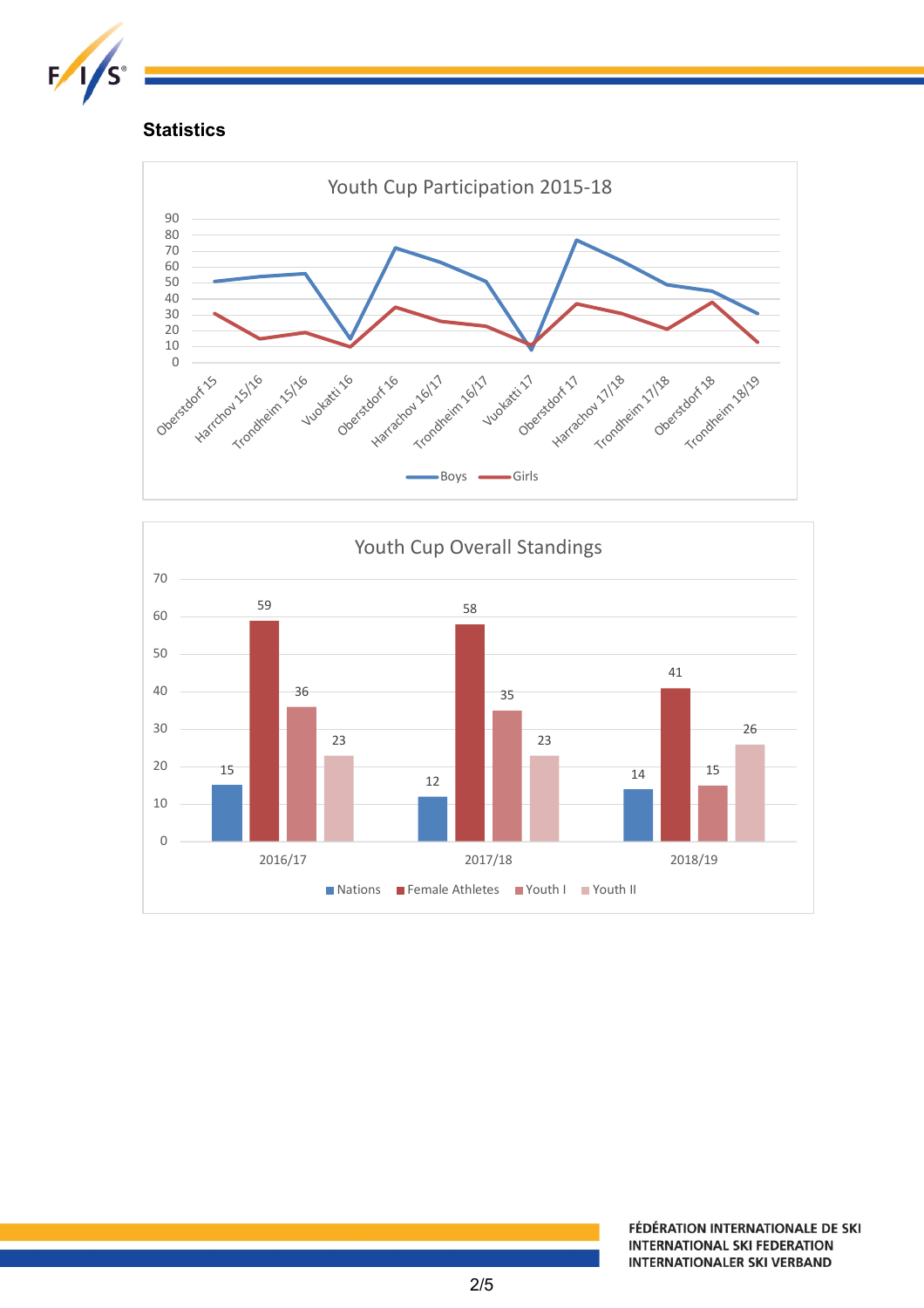

## **3. Women's Continental Cup & Junior World Championships**

The second winter of the Women's Nordic Combined Cup featured a calendar that had grown considerably to 11 events at five venues. Next to the first-ever women's Mass Start, the final weekend In Nizhny Tagil featured three events in one weekend for the first time. The combined weekend of the men's World Cup and women's Continental Cup in Otepää (EST) was held successfully after the cancellation due to warm temperatures in the previous year.

The number of participating women grew considerably to 46 women from 17 nations (AUT, CAN, CHN, CZE, EST, FIN, FRA, GER, ITA, JPN, KAZ, LAT, NOR, POL, SLO, RUS, USA) in points.

The Nordic Combined women also had their FIS Nordic Junior World Ski Championship debut in Lahti (FIN). Ayane Miyazaki (JPN) won the first-ever gold medal ahead of Gyda Westvold Hansen and Anju Nakamura (JPN). In total, 32 athletes from 12 nations were on start.

#### **Nordic Combined Awards**

For the first time, a "Athlete of the Year" award for the Nordic Combined women was part of the Nordic Combined Award programme in Schonach (GER). Tara Geraghty-Moats (USA) was chosen as the first recipient for her stellar ten wins in eleven competitions in 2018/19



#### **Statistics**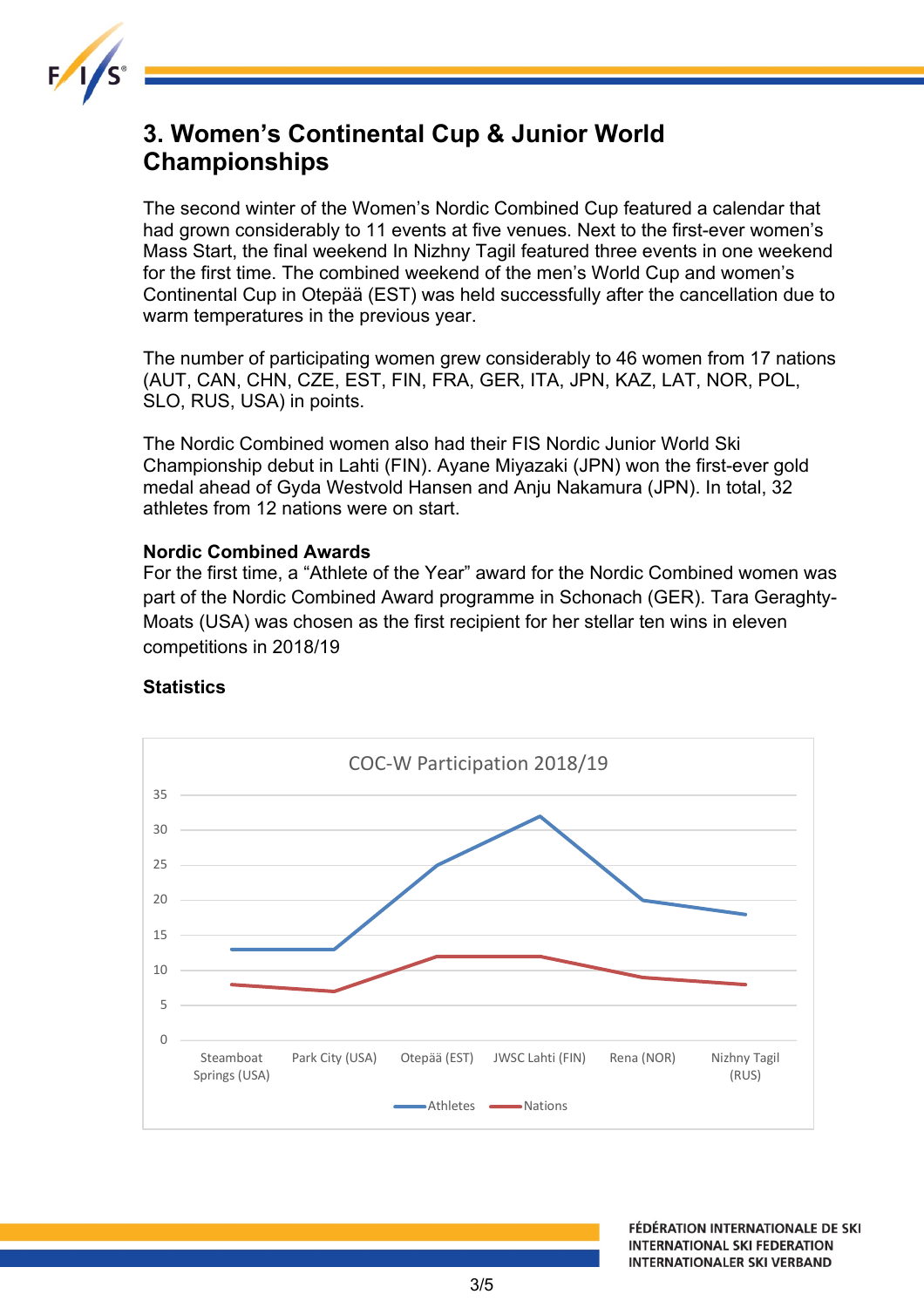